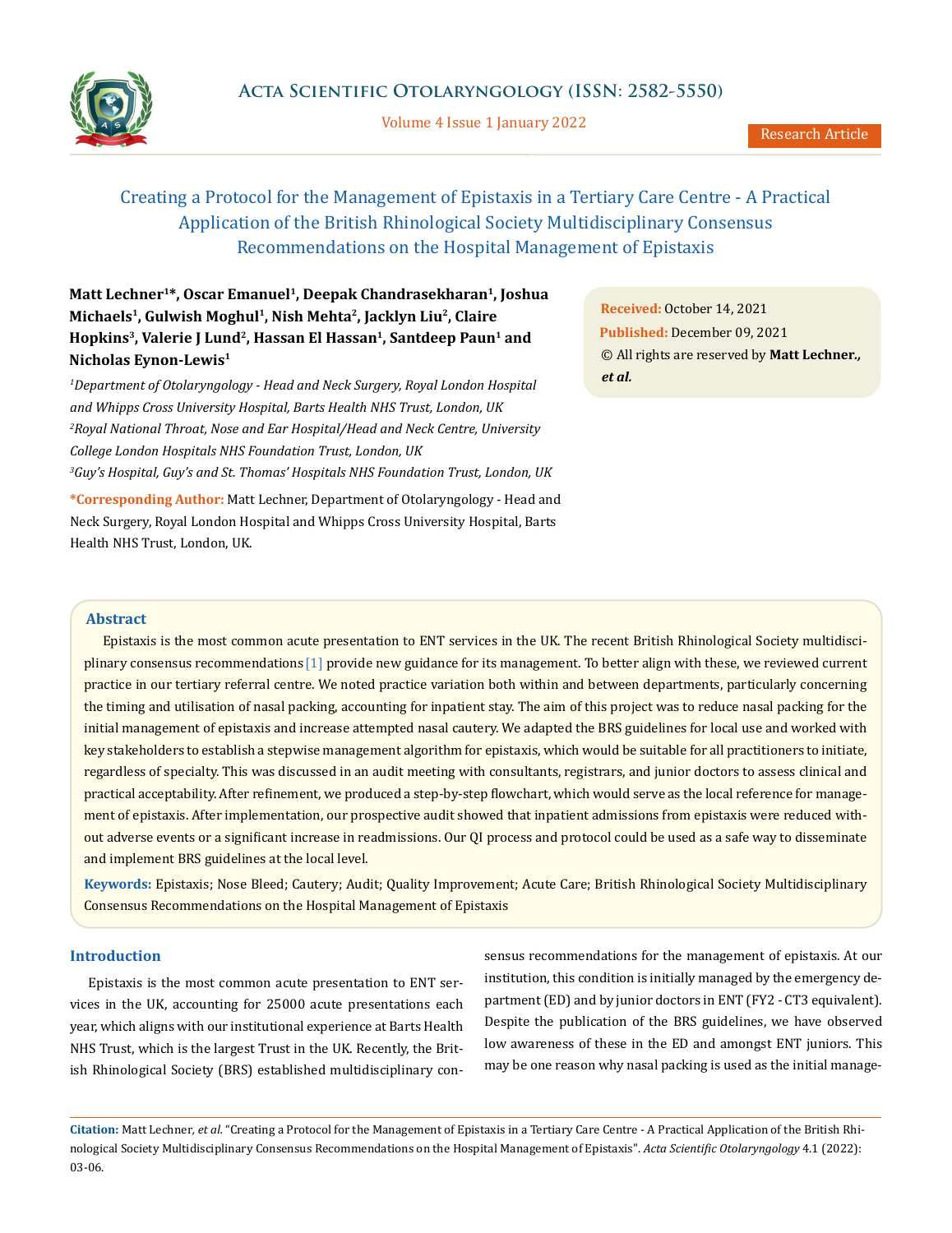ment in patients presenting with ongoing epistaxis, which may result in consequent inpatient stay. The aim of this quality improvement project was to disseminate and implement the BRS epistaxis guidelines at a local level. Specifically, we aimed to change initial management of epistaxis from nasal packing to attempted nasal cautery instead.

## **Methods**

A presentation on the nationwide audit on epistaxis management options was given by the National ENT Trainee Research Network to the ENT department followed by further discussions with local stakeholders. At this meeting, it became clear that our ENT team did not have knowledge of the new BRS epistaxis guidelines. As a result, we created a new Protocol for Management of Epistaxis in Adults based on these new guidelines (Figure 1). With the proposed protocol, we prospectively audited our management of adult epistaxis patients over a 4-month period (November 2019 to February 2020) as part of a Barts Health NHS Trust Quality Improvement Project (project ID 11110). Data gathered included; type of epistaxis (anterior vs. posterior), location of patient in hospital, inpatient/outpatient status, whether nasal cautery was attempted and by whom, whether nasal packing was in situ and who had placed this, whether packing was removed and cautery was attempted, use of tranexamic acid, whether admission was needed and subsequent management (e.g. surgery or interventional radiology). Responses were anonymised at clinician and patient level.



**Figure 1:** Royal London Hospital ENT Department Protocol for Management of Epistaxis in Adults.

Data was collected through a proforma provided to ENT doctors. After assessing an eligible patient with epistaxis, the clinician filled in the proforma and returned it to the QI team for collation and data input. We included all patients presenting with epistaxis with no exclusion criteria.

## **Results**

Our prospective audit cohort consisted of 25 consecutive patients presenting with epistaxis. The majority of patients were seen in the ED ( $n = 22$ ). 17 patients were diagnosed with an anterior bleed and, of these, 6 were cauterised as initial management and 10 required nasal packing and/or had IV/PO tranexamic acid. Of the 8 patients with a posterior bleed (defined as lack of an anterior bleeding point seen on rhinoscopy), 6 had nasal packing placed initially without cautery (Figure 2).



**Figure 2:** Patient cohort divided into anterior bleeds and posterior bleeds based on the ENT SHO's clinical history and findings on examination.

22 patients were reviewed in the ED, 2 in ambulatory care and 1 in a separate hospital without specifying the department. At the time of assessment, 3 were inpatients, 15 were outpatients and the remaining 7 were ED patients. Some interventions included in the audit had already been performed prior to the ENT SHO's assessment; these instances will be alluded to in order to maintain data quality. For example, 2 patients had already undergone nasal packing in separate hospitals (1 by ED and 1 by ITU), while 1 patient had already undergone cautery again in a separate hospital.

7/25 patients were cauterised (1 of which was performed before the audit participants reviewed the patient) and 12/25 patients were packed (2 before the audit participants reviewed the patient). 1 patient required both cauterisation and packing, while the remaining 5 patients received neither intervention. 11 patients were packed without cautery having been attempted (2 before the

04

**Citation:** Matt Lechner*, et al.* "Creating a Protocol for the Management of Epistaxis in a Tertiary Care Centre - A Practical Application of the British Rhinological Society Multidisciplinary Consensus Recommendations on the Hospital Management of Epistaxis". *Acta Scientific Otolaryngology* 4.1 (2022): 03-06.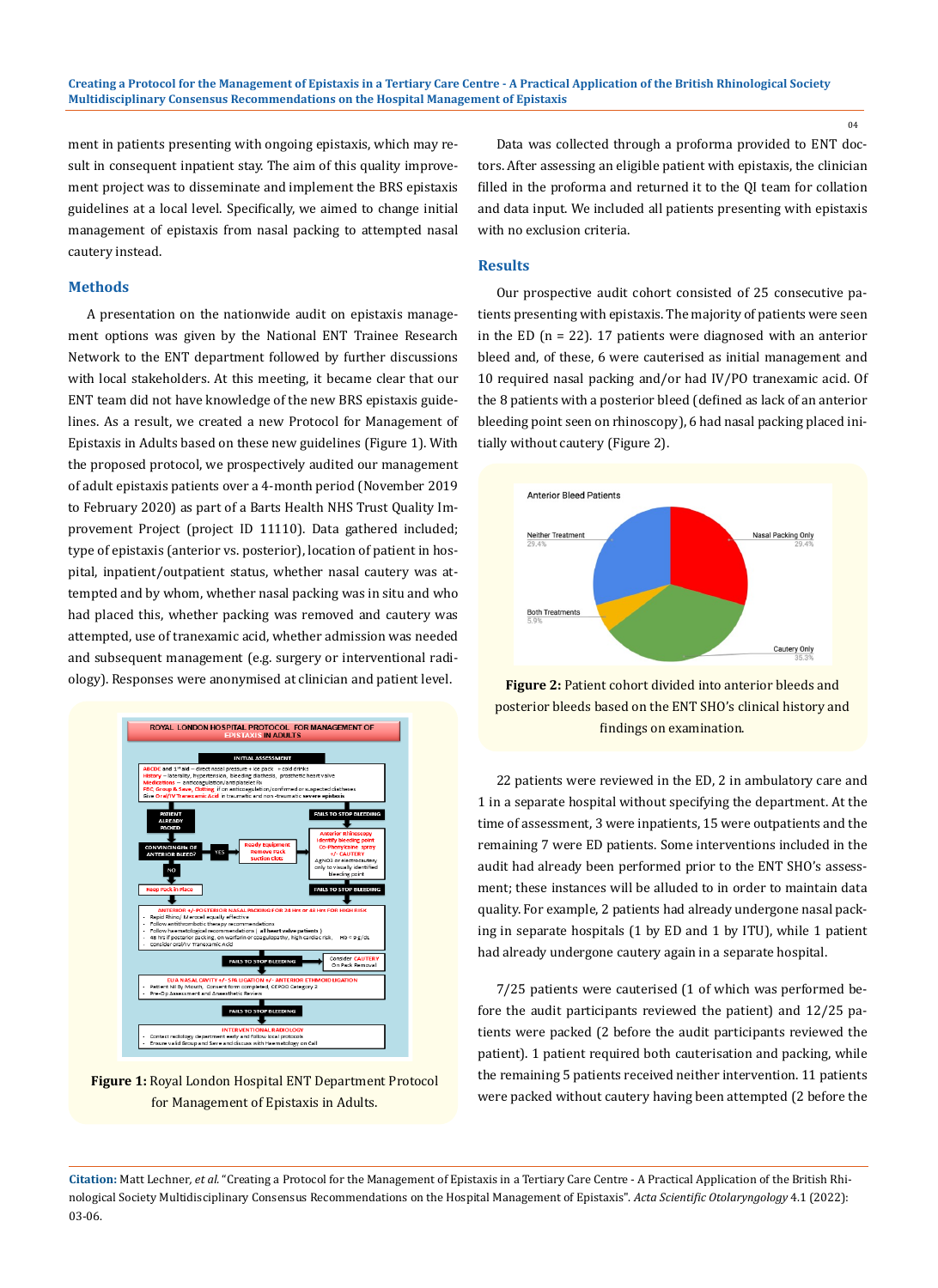audit participants reviewed the patient), whereas only 6 were cauterised without nasal packing being used (1 of which was cauterised before the audit participants reviewed the patient) (Figure 3). At first glance, this seems to be out of keeping with the Integrate study guidelines, which state cautery should be attempted before nasal packing which only occurred in 39% of patients who received either of the two interventions.

> **Patient Cohort Anterior Bleed** Posterior Bleed

**Figure 3:** Epistaxis management options used for patients with a convincing history of an anterior bleed.

However, it must be considered that 17 of the 25 patients had a convincing history of an anterior bleed. Cautery was only performed on patients with a convincing history of an anterior bleed and corresponding findings on examination (Figure 4). Of the 8 patients without a convincing history of an anterior bleed, 6 were given nasal packing (1 before the audit participants reviewed the patient). 6 of the anterior bleed patients were cauterised without nasal packing being used (1 before the audit participants reviewed the patient), but 5 were packed without cautery having been attempted. 1 anterior bleed patient required both cauterisation and packing while 5 anterior bleed patients did not receive either intervention. Therefore, when anterior bleed patients are taken as a subset, 58% were treated according to the Integrate guidelines.



**Figure 4:** Adherence in the management of patients with a convincing history of an anterior bleed to the guidelines suggested by the British Rhinological Society.

There is also an important point to be made regarding the inpatient burden of the anterior bleed patients. None of the 6 anterior bleed patients, who received cautery and not nasal packing, required an inpatient stay. This is in contrast to all of the 5 anterior bleed patients, who received nasal packing and not cautery, suggesting closer adherence to the Integrate guidelines would relieve some of this burden (Figure 5).



**Figure 5:** Hospital admission rates and other potential benefits of adhering to these guidelines for the management of anterior bleed patients.

Tranexamic acid was given to 15 of the 25 patients. It was given intravenously in 13 cases and orally in 2. There was no statistically significant difference between the proportion of anterior bleed and presumed posterior bleed patients given tranexamic acid (5/8 patients without a convincing history of an anterior bleed and 9/17 patients with a convincing history of an anterior bleed).

## **Discussion**

Epistaxis carries a lifelong incidence of 60% across the general population [2]. Although most cases are self-limiting and benign, those that become profuse and unrelenting carry significant clinical urgency and potential mortality. In fact, epistaxis in isolation is the most common acute emergency managed by ENT departments across the UK and accounts for over 25,000 presentations to secondary care each year. Therefore, the recently published BRS guidelines for the management of this condition, one that accounts for over £1.5 million in hospital beds alone, was much needed  $[3]$ .

In a recent study of 111 junior doctors, it was found that 75% of participants subjectively lacked confidence in the management of

**Citation:** Matt Lechner*, et al.* "Creating a Protocol for the Management of Epistaxis in a Tertiary Care Centre - A Practical Application of the British Rhinological Society Multidisciplinary Consensus Recommendations on the Hospital Management of Epistaxis". *Acta Scientific Otolaryngology* 4.1 (2022): 03-06.

05